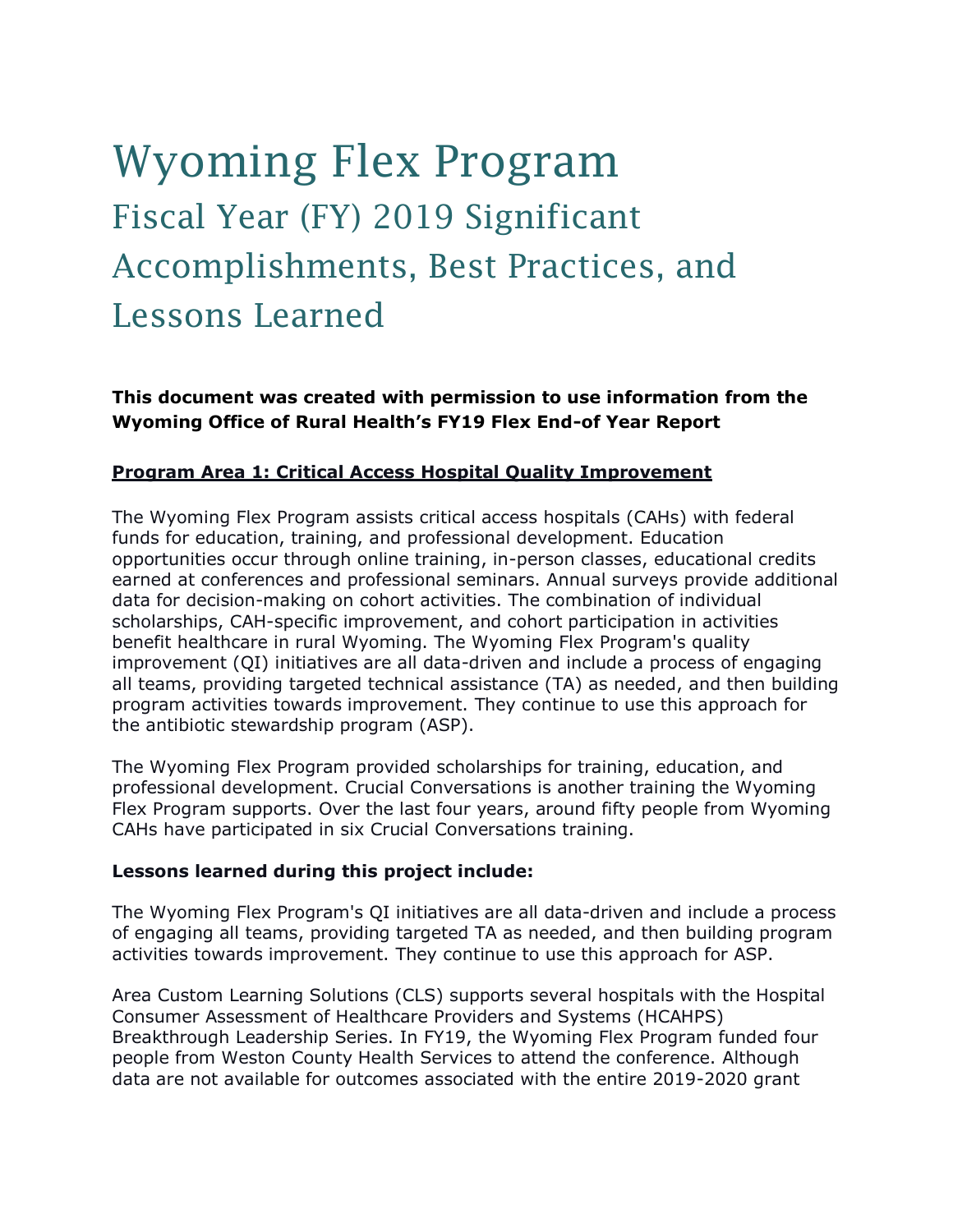period, data trends, as well as 3Q2019 HCAHPS data, give a strong indication of the impact of ongoing efforts and their impact.

Improvement in HCAHPS requires ongoing activities impacting processes and people throughout the entire CAH. Additionally, like Wyoming and CAHs nationally improve, so must Wyoming Flex Program objectives and data analysis to best understand both impacts and needs. Therefore, the Wyoming Flex Program will continue to address HCAHPS using a multi-pronged approach while also focusing on the unique needs of each CAH.

Regular contact with CAH QI team members as changes occur and checking in with CAHs directly to confirm staff are on board and trained makes for a smoother transition and stable and ongoing improvement.

The Medicare Rural Hospital Flexibility Program benefits CAHs in small, rural communities. Building relationships that engage partners in the health of the community is a core competency for the program. Continuation of support through national partners and cohorts is a necessity for the success of the program.

# **Program Area 2: CAH Operational and Financial Improvements**

In the fiscal year (FY) 18 Wyoming Flex Assessment, several CAHs requested Six Sigma Lean Training. Sigma Med Solutions developed and presented two webinars and one face-to-face training. Lean improvement projects began within three months of the training. The Lean Projects included nurse-to-nurse communication from the care center to the clinic, outpatient surgical procedures, and the opportunity to decrease MRI costs within the organization.

This activity's impact increases financial and operational stability and sustainability, and a well-educated staff on process improvement increases efficiency. Additional financial support for chargemaster reviews, cost reports, and education add value to the hospital's economic sustainability.

## **Lessons learned during this project include:**

A lesson learned is budgeting Flex Program funds to meet the CAH demand for financial and operational improvement activities. A best practice is to continue to provide scholarships and training around strategic planning, Lean process improvement, and financial coding and billing training.

## **Program Area 3: CAH Population Health**

Community Interpreter International training, taught by Ingrid Oseguera, was held in person at Memorial Hospital of Carbon County. Nine people completed the certification program for community interpreters. The Wyoming Flex Program partnered with the Community Service Block Grant (CSBG) to conduct community health needs assessments (CHNA) in four counties. This activity's results are